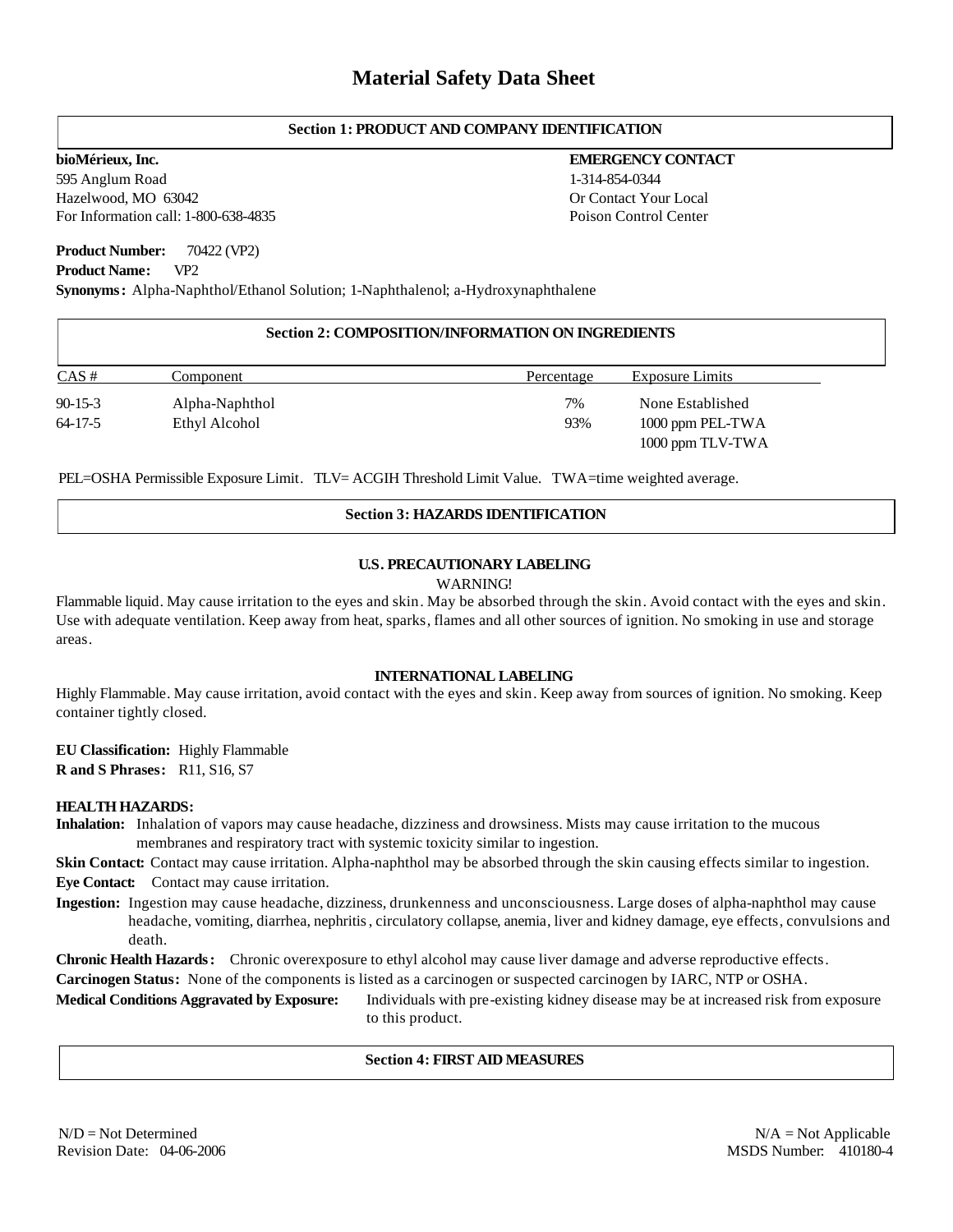**Inhalation:** Immediately remove the victim to fresh air. Get medical attention if symptoms persist.

- **Skin Contact:** Remove contaminated clothing. Wash thoroughly with soap and water. Get medical attention if irritation or symptoms develop.
- **Eye Contact:** Immediately flush eyes with large amounts of water for at least 15 minutes while holding the eyelids open to assure that the entire surface is flushed. Get immediate medical attention.
- **Ingestion:** Immediately call a poison control center and follow their instructions. Never give anything by mouth to an unconscious or convulsing person. If conscious, rinse mouth with water and give milk or water to dilute. Get immediate medical attention.

## **Section 5: FIRE FIGHTING MEASURES**

**Flash Point (Method Used):** 13C/55 F **Autoignition Temp:** 363 C/682 F **Flammable Limits: LEL:** 3.3% **UEL:** 19% **Extinguishing Media:** Use dry chemical, CO2, water spray or alcohol resistant foam. Cool fire exposed containers with water until well after the fire is out. **Special Fire Fighting Procedures:** Firefighters should wear positive pressure self-contained breathing apparatus and full protective clothing for fires in areas where chemicals are used or stored. **Unusual Fire and Explosion Hazards:** Ethyl alcohol is very flammable and will form explosive mixtures with air. **Hazardous Combustion Products:** Carbon dioxide, carbon monoxide.

# **Section 6: ACCIDENTAL RELEASE MEASURES**

Wear protective equipment as described in Section 8, including gloves and suitable eye protection. Remove all sources of ignition and ventilate the area. Wipe up spill with a paper towel or other absorbent material and place in a container for disposal. Wash spill area with water.

## **Section 7: HANDLING AND STORAGE**

Follow the directions on the package insert. Follow prudent laboratory practices of avoiding contact (breathing, touching, smoking ...) with a laboratory reagent. Avoid breathing vapors. Use with adequate ventilation.

Follow storage instructions on the product label. Keep away from heat, sparks, flames and all sources of ignition.

## **Section 8: EXPOSURE CONTROLS/PERSONAL PROTECTION**

**Ventilation:** General room ventilation will normally be sufficient. Where needed to maintain exposures below the exposure limits, use explosion-proof local exhaust ventilation.

**Respiratory Protection:** None should normally be needed. If the concentration exceeds the exposure limit, a supplied air respirator is required.

**Gloves:** Impervious gloves such as butyl rubber recommended.

**Eye Protection:** Chemical safety goggles.

**Other Protective Equipment/Clothing:** Impervious clothing as needed to prevent skin contact.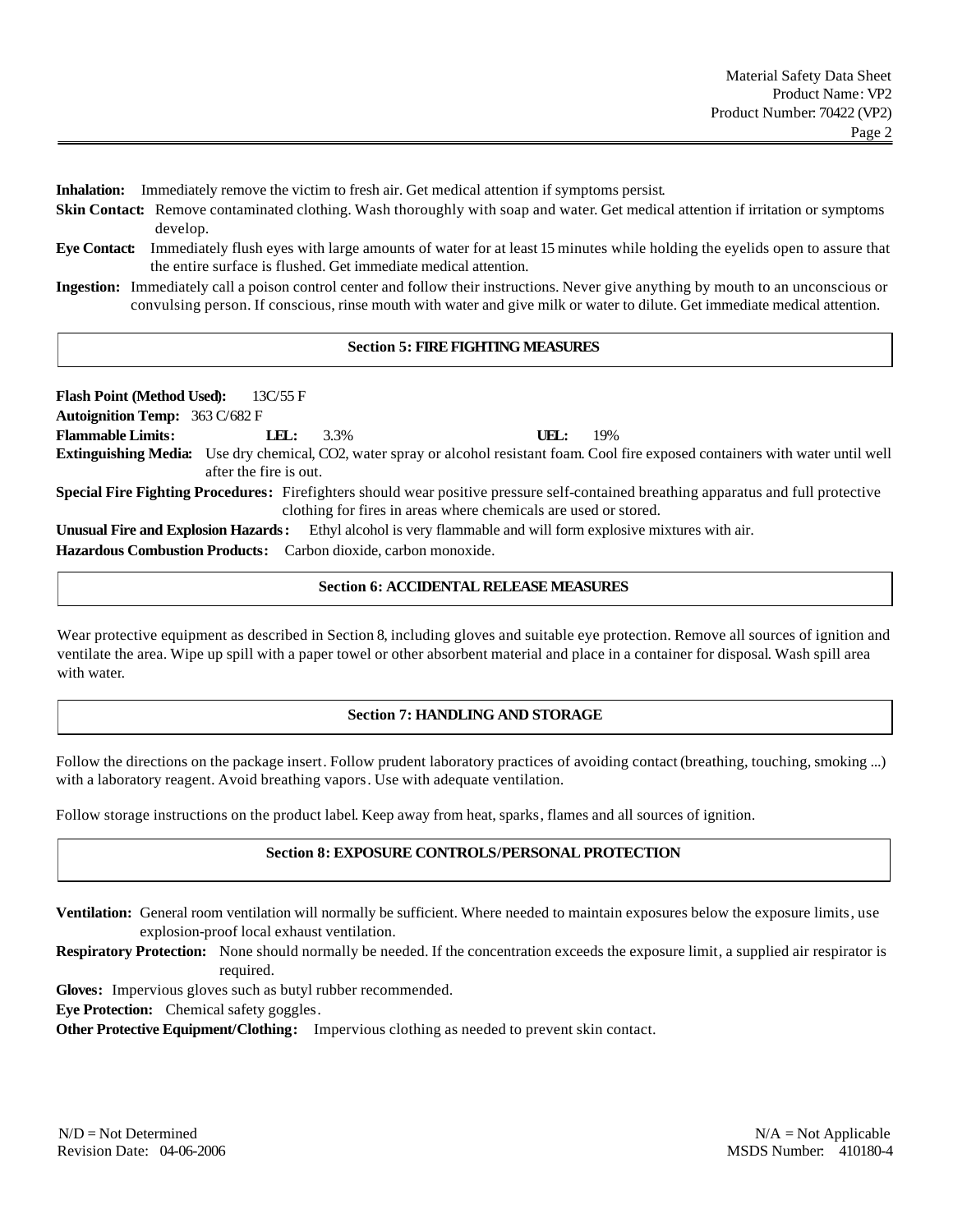#### **Section 9: PHYSICAL AND CHEMICAL PROPERTIES**

**Appearance and Odor:** Clear, pink-beige solution with alcohol odor. The odor threshold for ethyl alcohol is reported to be 10 ppm. **pH:** N/D **Boiling Point (F):** 173F/78C **Vapor Pressure:** 40 mm Hg @ 19 C **Melting Point (F):** -173F/-113C **Vapor Density:** 1.59 **Percent Volatile:** 93% **Evaporation Rate:** N/D **Specific Gravity:** 0.8 **Water Solubility:** Complete **Coefficient of Oil/Water:** N/D

#### **Section 10: STABILITY AND REACTIVITY**

**Stability:** Stable under normal temperatures and pressures.

**Conditions to Avoid:** Avoid light, heat, sparks, flames and all other sources of ignition. **Incompatibility:** Strong oxidizers.

**Hazardous Decomposition Products:** Thermal decomposition will yield oxides of carbon. **Hazardous Polymerization:** Will not occur.

#### **Section 11: TOXICOLOGICAL INFORMATION**

Alpha-naphthol: Oral rat LD50: 1870 mg/kg; Oral mouse LD50: 275 mg/kg; Dermal rabbit LD50: 880 mg/kg. Mutation Data. Ethyl Alcohol: Oral rat LD50: 7060 mg/kg; Inhalation rat LC50: 20,000 ppm/10 hr. Mutation Data. Reproductive Effects Data.

#### **Section 12: ECOLOGICAL INFORMATION**

The ecological effects of this mixture have not been determined. Alpha-naphthol: LC50 flathead minnows 7.01 mg/L/24 hr, 4.33 mg/L/48 hr. wt. 114 mg.

#### **Section 13: DISPOSAL CONSIDERATIONS**

**Waste Disposal Method:** Dispose of product in accordance with all local, state/provincial and federal regulations.

**Container Disposal:** Empty containers should be collected for proper disposal.

#### **Section 14: TRANSPORT INFORMATION**

#### **U.S. DOT HAZARD CLASSIFICATION**

**Proper Shipping Name:** Ethanol Solution **Technical Name: UN Number:** UN1170 **Hazard Class/Packing Group:** II **Labels Required:** Flammable Liquid **DOT Packaging Requirements:** 173.202 **Exceptions:** 173.150 **IATA/ICAO AIR TRANSPORTATION**

**Proper Shipping Name:** Ethanol Solution **Technical Name:**

 $N/D = Not$  Determined  $N/A = Not$  Applicable Revision Date: 04-06-2006 MSDS Number: 04-06-2006